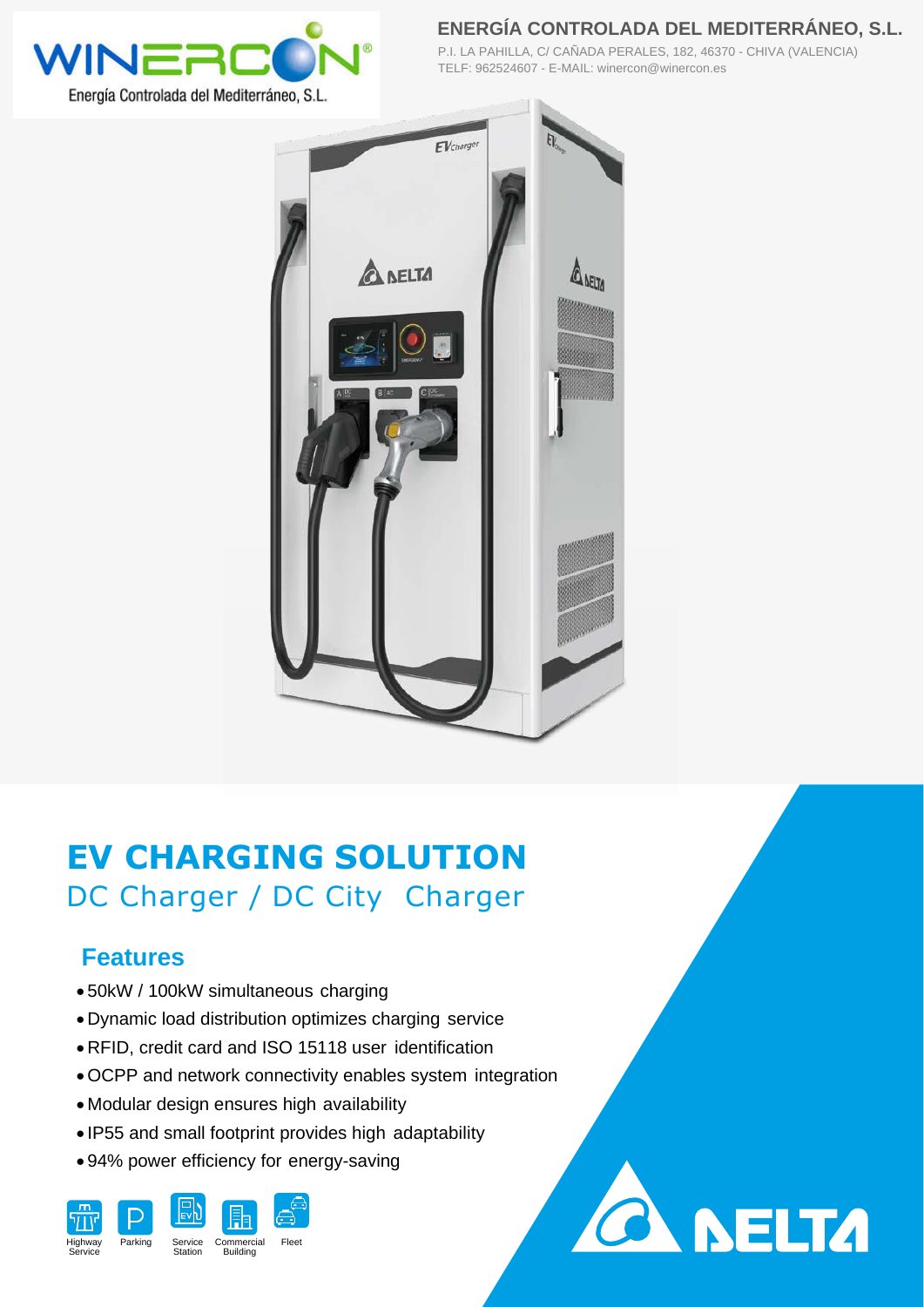### **Speed up Urban Life with EV Fast Charging**

DC City Charger is an ideal solution for high efficiency urban charging service. It supports simultaneous charging output and load distribution to optimize utilization rate of the charging site. DC City Charger is compatible to OCPP which allows further backend system integration like user management, remote control and energy management.



**Complete** 

## **Feature Highlights**

**Network Connectivity** Bluetooth, Ethernet, Cellular, Wi-Fi



 $\frac{1}{2}$ 

- Simultaneous Charging
- Dynamic Load Distribution
- 94% Power Efficiency
- ISO 15118 Authentication

**Charging Standard** • CHAdeMO, CCS2

• AC Type 2 socket

**Protection** IP 55, IK10



## **Application Scenario**





WINERO Energía Controlada del Mediterráneo